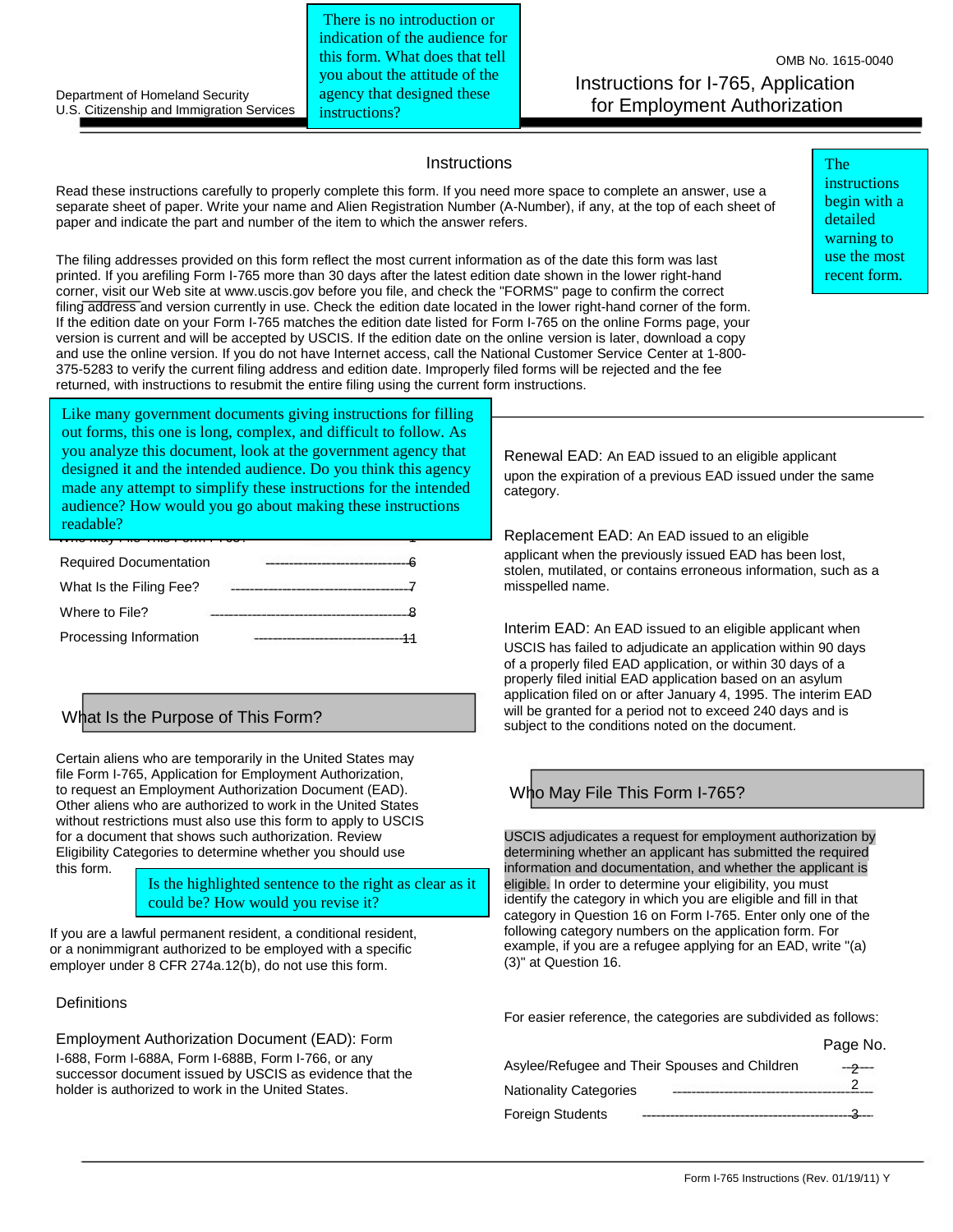| Eligible Dependents of Employees of Diplomatic<br>Missions, International Organization, or NATO<br><b>Employment-Based Nonimmigrants</b> |                                               |
|------------------------------------------------------------------------------------------------------------------------------------------|-----------------------------------------------|
| <b>Family-Based Nonimmigrants</b><br>Adjustment-of-Status Categories                                                                     | What challenges might                         |
| <b>Other Categories</b>                                                                                                                  | these instructions to the<br>right pose for a |
| 1 Asylaa (Dafuqaa Cataqariaa                                                                                                             | multilingual reader?                          |

- 1. Asylee/Refugee Categories
	- A. Refugee--(a)(3). File Form I-765 with either a copy of your Form I-590, Registration for Classification as Refugee, approval letter, or a copy of a Form I-730, Refugee/Asylee Relative Petition, approval notice.
	- B. Paroled as a Refugee--(a)(4). File Form I-765 with a copy of your Form I-94, Arrival-Departure Record.
	- C. Asylee (Granted Asylum)--(a)(5). File Form I-765 with a copy of the USCIS letter, or judge's decision, granting you asylum. It is not necessary to apply for an EAD as an asylee until 90 days before the expiration of your current EAD.
	- D. Asylum Applicant (With a Pending Asylum Application) Who Filed for Asylum on or After January 4, 1995--(c)(8). For specific

instructions for applicants with pending asylum claims, see Page 6.

# 2. Nationality Categories

A. Citizen of Micronesia, the Marshall Islands, or Palau--(a)(8). File Form I-765 if you were admitted

to the United States as a citizen of the Federated States of Micronesia (CFA/FSM), the Marshall Islands (CFA/MIS), or Palau under agreements between the United States and the former trust territories.

B. Deferred Enforced Departure (DED) / Extended Voluntary Departure--(a)(11). File

Form I-765 with evidence of your identity and nationality.

C. Temporary Protected Status (TPS)--(a)(12).

You must file a Form I-765 with Form I-821, Application for Temporary Protected Status, for each applicant, regardless of age, even if you are not requesting employment authorization. (Only those applicants requesting employment authorization must pay the fee for Form I-765.) If you are filing for an initial EAD based on your TPS status, include evidence of identity and nationality as required by the Form I-821 instructions. Read the Form I-821 instructions for additional guidance and filing location.

These instructions have little white space. How does that affect their clarity? The ease of locating information?

If you have been granted TPS by an immigration judge (IJ) or the Board of Immigration Appeals (BIA) and are requesting your first EAD, you must submit evidence of your IJ or BIA grant of TPS with your application for an EAD along with a copy of your I-821 application that the IJ or BIA approved. You must also follow the instructions for filing your application as described in the most recent TPS Federal Register notice regarding a TPS designation or extension for your country. As further instructed in those notices, once you receive your I-797 application receipt notice, you must also send an email to tpsijgrant.vsc@dhs.gov with the following information: Your name; your A number; your date of birth; the receipt number for your application; and the date you were granted TPS.

- D. Temporary Treatment Benefits--(c)(19). For an EAD based on 8 CFR 244.5, include evidence of nationality and identity as required by the Form I-821 instructions.
	- 1. Extension of TPS status: Include a copy (front and back) of your last available TPS document: EAD, Form I-94, or approval notice.
	- 2. Registration for TPS only without employment authorization: File Form I-765, Form I-821, and a letter indicating that this form is for registration purposes only. No fee is required for Form I-765 filed as part of TPS registration. (Form I-821 has separate fee requirements.)

E. NACARA Section 203 Applicants Who Are Eligible to Apply for NACARA Relief With USCIS--(c)(10). See the instructions to Form I-881,

Application for Suspension of Deportation or Special Rule Cancellation of Removal, to determine if you are eligible to apply to USCIS for NACARA 203 relief.

If you are eligible, you may file a Form I-765 with the Form I-881. See Instructions to Form I-881 for filing location. If you file the Form I-765 separately from the Form I-881 see "Where to File?" instructions. Your response to Question 16 on the Form I-765 must be "(c)(10)."

You may be eligible for a fee waiver under 8 CFR 103.7(c) if you are filing for an EAD related to your application or grant of TPS.

F. Dependent of TECRO E-1 Nonimmigrant--(c) (2). File Form I-765 with the required certification

from the American Institute in Taiwan if you are the spouse or unmarried dependent son or daughter of an E-1 employee of the Taipei Economic and Cultural Representative Office.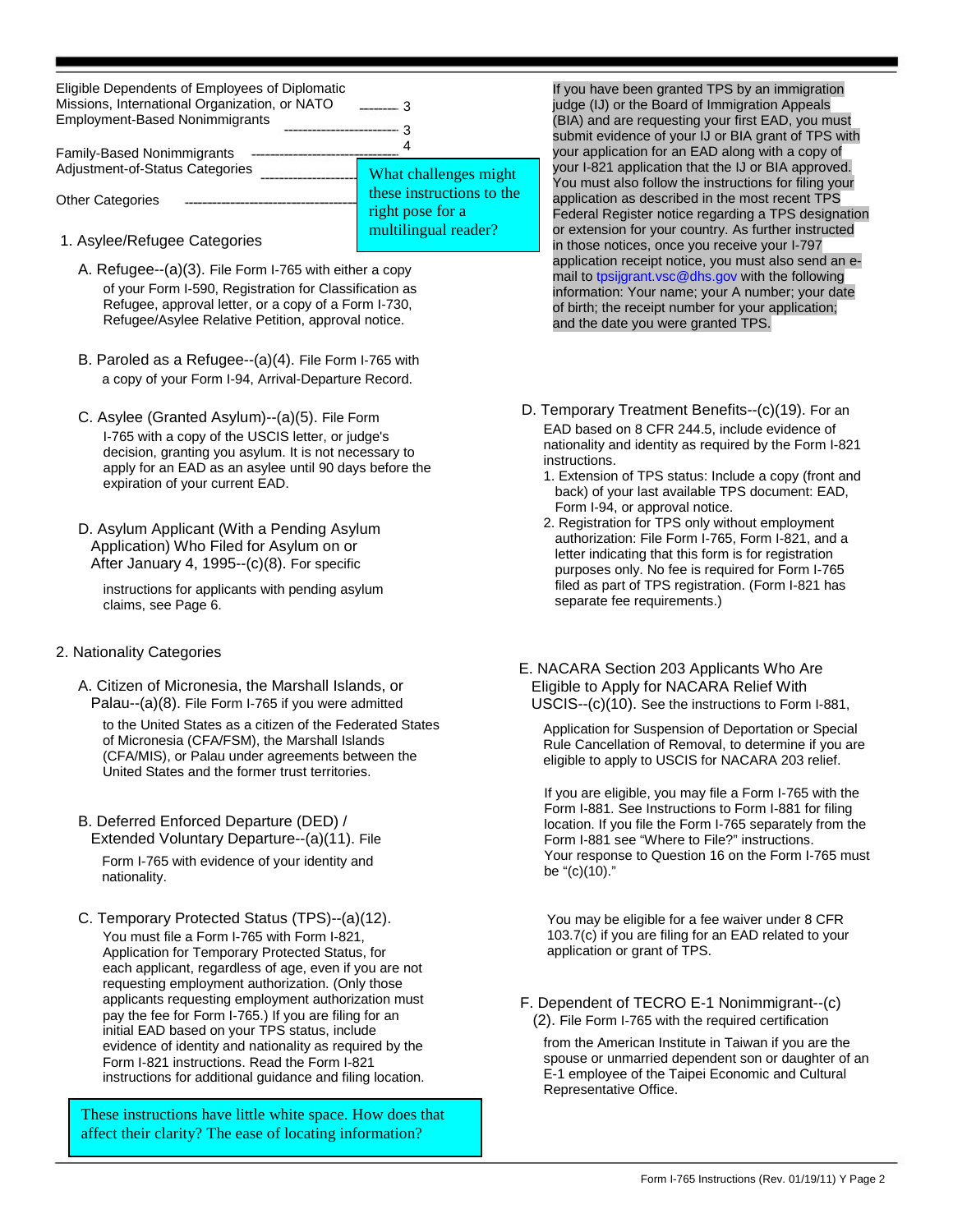Form I-765 Instructions (Rev. 01/19/11) Y Page 3

3. Foreign Students

A. F-1 Student Seeking Optional Practical Training in an Occupation Directly Related to Studies: (c)(3)(A) - Pre-completion Optional Practical Training; (c)(3)(B) - Post-completion Optional Practical Training; (c)(3)(C) - 17-month extension for STEM Students (Students With a degree in Science, Technology, Engineering, or Mathematics). File Form I-765 with

a Certificate of Eligibility of Nonimmigrant (F-1) Student Status (Form I-20 A-B/I-20 ID) endorsed by a Designated School Official within the past 30 days. If you are a STEM student requesting a 17-month extension under the eligibility code (c)(3)(C), you must also submit a copy of your degree and the employer name as listed in E-Verify, along with the E-Verify Company Identification Number, or a valid E-Verify Client Company Identification Number for the employer with whom you are seeking the 17-month OPT extension. This information must be provided in Item 17 of the form.

B. F-1 Student Offered Off-Campus Employment Under the Sponsorship of a Qualifying International Organization--(c)(3)(ii). File Form

I-765 with the international organization's letter of certification that the proposed employment is within the scope of its sponsorship, and a Certificate of Eligibility of Nonimmigrant (F-1) Student Status -- For Academic and Language Students (Form I-20 A-B/ -20 ID) endorsed by the Designated School Official within the past 30 days.

C. F-1 Student Seeking Off-Campus Employment Due to Severe Economic Hardship--(c)(3)(iii). File Form I-765 with Form

I-20 A-B/I-20 ID, Certificate of Eligibility of Nonimmigrant (F-1) Student Status -- For Academic and Language Students, and any evidence you wish to submit, such as affidavits, that detail the unforeseen economic circumstances that cause your request, and evidence that you have tried to find off-campus employment with an employer who has filed a labor and wage attestation.

D. J-2 Spouse or Minor Child of an Exchange Visitor--(c)(5). File Form I-765 with a copy of your

J-1 (principal alien's) Certificate of Eligibility for Exchange Visitor (J-1) Status (Form IAP-66). You must submit a written statement with any supporting evidence showing that your employment is not necessary to support the J-1 but is for other purposes.

E. M-1 Student Seeking Practical Training After Completing Studies--(c)(6). File Form I-765 with

a completed Form I-539, Application to Change/ Extend Nonimmigrant Status, according to the filing instructions for Form I-539. You must also include Form I-20 M-N, Certificate of Eligibility for

Nonimmigrant (M-1) Student Status -- For Vocational Students endorsed by the Designated School Official within the past 30 days, with your application.

4. Eligible Dependents of Employees of Diplomatic Missions, International Organizations, or NATO A. Dependent of A-1 or A-2 Foreign Government Officials--(c)(1). Submit Form I-765 with Form I-566,

> Interagency Record of Request-A, G, or NATO Dependent Employment Authorization or Change/ Adjustment to/from A, G, or NATO Status, Dependent Employment Authorization, through your diplomatic mission to the Department of State (DOS). The DOS will forward all favorably endorsed applications directly to the Nebraska Service Center for adjudication.

B. Dependent of G-1, G-3 or G-4 Nonimmigrant-- (c)(4). Submit Form I-765 with Form I-566,

Interagency Record of Request-A, G, or NATO Dependent Employment Authorization or Change/ Adjustment to/from A, G, or NATO Status, Dependent Employment Authorization, through your international organization to the Department of State (DOS). (In New York City, the United Nations (UN) and UN missions should submit such applications to the United States Mission to the UN (USUN).) The DOS or USUN will forward all favorably endorsed applications directly to the Nebraska Service Center for adjudication.

C. Dependent of NATO-1 Through NATO-6--(c) (7). Submit Form I-765 with Form I-566, Interagency

Record of Request-A, G, or NATO Dependent Employment Authorization or Change/Adjustment to/ from A, G, or NATO Status, Dependent Employment Authorization, to NATO SACLANT, 7857 Blandy Road, C-027, Suite 100, Norfolk, VA 23551-2490. NATO/SACLANT will forward all favorably endorsed applications directly to the Nebraska Service Center for adjudication.

- 5. Employment-Based Nonimmigrant Categories
	- A. B-1 Nonimmigrant Who Is the Personal or Domestic Servant of a Nonimmigrant Employer--(c)(17)(i). File Form I-765 with:
		- 1. Evidence from your employer that he or she is a B, E, F, H, I, J, L, M, O, P, R, or TN nonimmigrant and you were employed for at least one year by the employer before the employer entered the United States, or your employer regularly employs personal and domestic servants and has done so for a period of years before coming to the United States; and
		- 2. Evidence that you have either worked for this employer as a personal or domestic servant for at least one year, or evidence that you have at least one year's experience as a personal or domestic servant; and

Would the information to the right be clearer in a numbered list? How would you revise this paragraph as a list?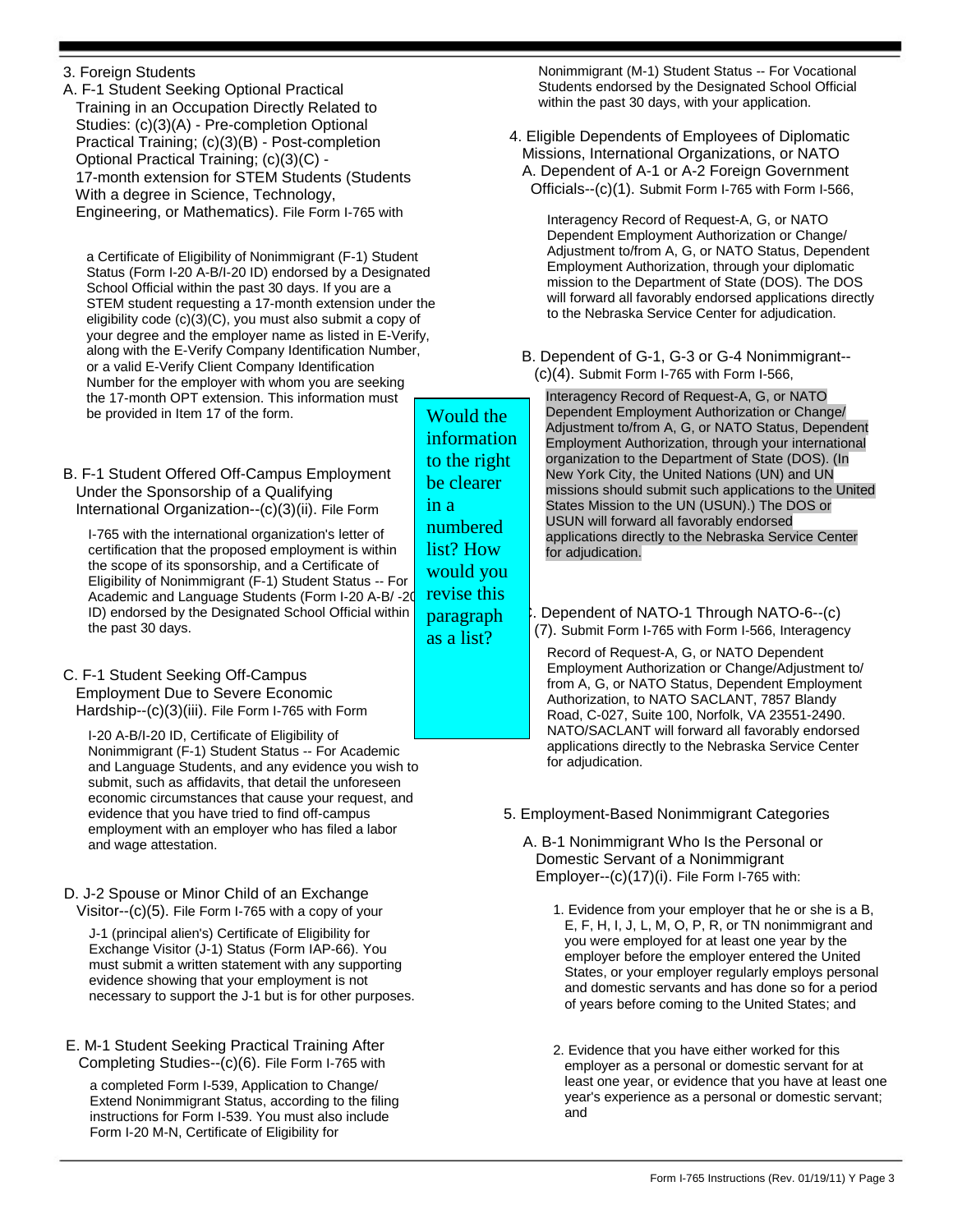- 3. Evidence establishing that you have a residence abroad that you have no intention of abandoning.
- B. B-1 Nonimmigrant Domestic Servant of a U.S. Citizen--(c)(17)(ii). File Form I-765 with:
	- 1. Evidence from your employer that he or she is a U.S. citizen; and
	- 2. Evidence that your employer has a permanent home abroad or is stationed outside the United States and is temporarily visiting the United States or the citizen's current assignment in the United States will not be longer than four years; and
	- 3. Evidence that he or she has employed you as a domestic servant abroad for at least six months prior to your admission to the United States.
	- C. B-1 Nonimmigrant Employed by a Foreign Airline--(c)(17)(iii). File Form I-765 with a letter

from the airline fully describing your duties and stating that your position would entitle you to E nonimmigrant status except for the fact that you are not a national of the same country as the airline or because there is no treaty of commerce and navigation in effect between<br>the United States and that country.

D. Spouse of an E-1/E-2 Treaty Trader or Investor--(a)(17). File Form I-765 with evidence of

your lawful status and evidence you are a spouse of a principal E-1/E-2, such as your Form I-94. (Other relatives or dependents of E-1/E-2 aliens who are in E status are not eligible for employment authorization and may not file under this category.)

E. Spouse of an L-1 Intracompany Transferee-- (a)(18). File Form I-765 with evidence of your

lawful status and evidence you are a spouse of a principal L-1, such as your Form I-94. (Other relatives or dependents of L-1 aliens who are in L status are not eligible for employment authorization and may not file under this category.)

- F. Spouse of an E-2 CNMI Investor--(c)(12). File Form I-765 with evidence of your lawful status and evidence you are a spouse of a principal E-2 CNMI Investor, and a copy of the principal E-2 CNMI Investors long-term business certificate or Foreign Investment Certificate. (Please note that spouse of a principal E-2 CNMI Investor who obtained status on the basis of a Foreign Retiree Investment Certification is not eligible for employment authorization and may
- 6. Family-Based Nonimmigrant Categories
	- A. K-1 Nonimmigrant Fiance(e) of U.S. Citizen or K-2 Dependent--(a)(6). File Form I-765 if you are

filing within 90 days from the date of entry. This EAD cannot be renewed. Any EAD application other than for a replacement must be based on your pending application for adjustment under (c)(9).

B. K-3 Nonimmigrant Spouse of U.S. Citizen or K-4 Dependent--(a)(9). File Form I-765 along with

evidence of your admission such as copies of your Form I-94, passport, and K visa.

C. Family Unity Program--(a)(13). If you are filing for initial or extension Family Unity benefits, complete and submit Form I-817, Application for Voluntary Departure Under the Family Unity Program according to the filing instructions on Form I-817. An EAD will be issued if your Form I-817 is approved; you do not need to submit Form I-765.

If your non-expired Family Unity EAD is lost or stolen, file Form I-765 with proper fee(s), along with a copy of your approval notice for Family Unity benefits, to request a replacement.

- D. LIFE Family Unity--(a)(14). If you are applying for initial employment authorization under Family Unity provisions of section 1504 of the LIFE Act Amendments, or an extension of such authorization, you should not use this form. Obtain and complete Form I-817, Application for Family Unity Benefits. If you are applying for a replacement EAD that was issued under LIFE Act Amendments Family Unity provisions, file Form I-765 with the required evidence listed in the "Required Document" section of these instructions.
- E. V-1, V-2, or V-3 Nonimmigrant--(a)(15). If you have been inspected and admitted to the United States with a valid V visa, file this application along with evidence of your admission, such as copies of your Form I-94, passport, and K visa. If you have been granted V status while in the United States, file this application along with evidence of your V status, such as an approval notice. If you are in the United States but you have not yet filed an application for V status, you may file this application at the same time as you file your application for V status. USCIS will adjudicate this application after adjudicating your application for V status.
- not file under this category.) T. EAD Applicants Who Have Filed for Adjustment of Status
	- A. Adjustment Applicant--(c)(9). File Form I-765

with a copy of the receipt notice or other evidence that your Form I-485, Application for Permanent Residence or Adjust Status, is pending. You may file Form I-765 together with your Form I-485.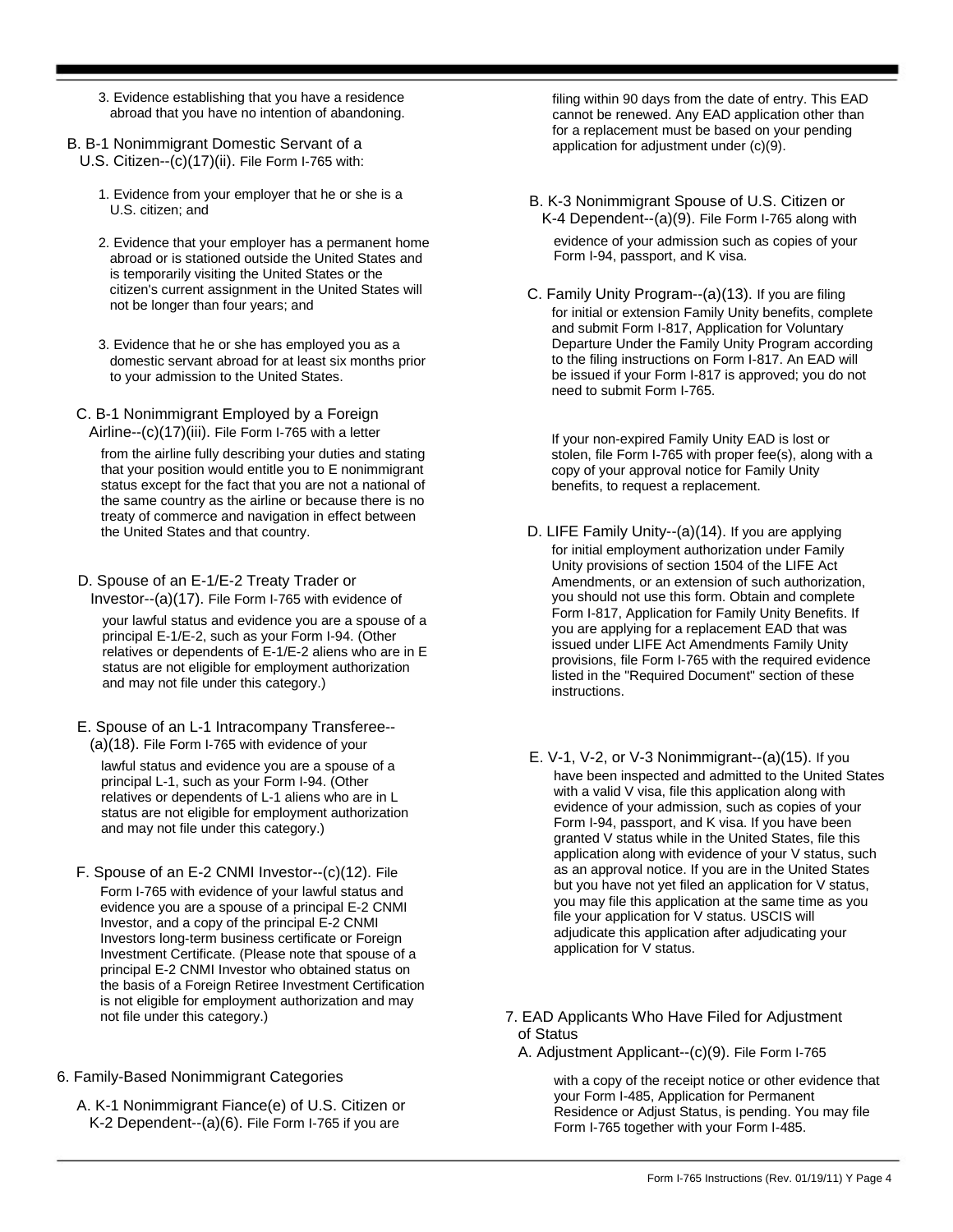B. Adjustment Applicant Based on Continuous Residence Since January 1, 1972--(c)(16). File

Form I-765 with your Form I-485, Application for Permanent Residence; a copy of your receipt notice; or other evidence that the Form I-485 is pending.

C. Renewal EAD for National Interest Waiver Physicians: If you are filing for a renewal EAD based on your pending adjustment status and an approved National Interest Waiver Physician petition, you must also include evidence of your meaningful progress toward completing the national interest waiver obligation. Such evidence includes documentation of employment in any period during the previous 12 months (e.g., copies of W-2 forms). If you did not work as a national interest waiver physician during any period of the previous 12 months, you must explain and provide a statement of future intent to work in the national interest waiver employment.

- A. N-8 or N-9 Nonimmigrant--(a)(7). File Form I-765 with the required evidence listed in the<br>"Required Document" section of these instructions.
- B. Granted Withholding of Deportation or Removal (a)(10). File Form I-765 with a copy of the

Immigration Judge's order. It is not necessary to apply for a new EAD until 90 days before the expiration of your current EAD.

- C. Applicant for Suspension of Deportation--(c) (10). File Form I-765 with evidence that your Form I-881, Application for Suspension of Deportation, or EOIR-40, is pending.
- D. Paroled in the Public Interest--(c)(11). File Form I-765 if you were paroled into the United States for emergent reasons or reasons strictly in the public<br>interest
- E. Deferred Action--(c)(14). File Form I-765 with a copy of the order, notice, or document placing you in deferred action and evidence establishing economic necessity for an EAD.
- F. Final Order of Deportation--(c)(18). File Form I-765 with a copy of the order of supervision and a request for employment authorization that may be based on but not limited to the following:
	- 1. Existence of a dependent spouse and/or children in the United States who rely on you for support;
	- 2. Existence of economic necessity to be employed; and

3. Anticipated length of time before you can be removed from the United States.

- G. LIFE Legalization Applicant--(c)(24). We encourage you to file File Form I-765 together with your Form I-485, Application to Register Permanent Residence or Adjust Status, to facilitate processing. However, you may file Form I-765 at a later date with evidence that you were a CSS, LULAC, or Zambrano class member applicant before October 1, 2000, and with a copy of the receipt notice or other evidence that your Form I-485 is pending.
- H. T-1 Nonimmigrant--(a)(16). If you are applying for initial employment authorization as a T-1 nonimmigrant, file Form I-765 only if you did not request an employment authorization document when you applied for T nonimmigrant status. If you have been granted T nonimmigrant status and this is a request for a renewal or replacement of an employment authorization document, file Form I-765 along with evidence of your T nonimmigrant status,<br>along with evidence of your T nonimmigrant status,<br>such as an approval notice.
	- I. T-2, T-3, or T-4 Nonimmigrant--(c)(25). File Form I-765 with a copy of your T-1 (principal alien's) approval notice and proof of your relationship to the T-1 principal.
	- J. U-1 Nonimmigrant--(a)(19). If you are applying for initial employment authorization as a U-1 nonimmigrant, file Form I-765 only if you did not request an employment authorization document when you applied for U nonimmigrant status. If you have been granted U nonimmigrant status and this is a request for a renewal or replacement of an employment authorization document, file Form I-765 along with evidence of your U nonimmigrant status, such as an approval notice.
	- K. U-2, U-3, U-4, or U-5--(a)(20). If you obtained U nonimmigrant status while in the United States, you must submit a copy of the approval notice for your U nonimmigrant status. If you were admitted to the United States as a U nonimmigrant, you must submit a copy of your passport with your U nonimmigrant visa.
	- L. VAWA Self-Petitioners--(C)(31). If you are the principal beneficiary or qualified child of an approved VAWA self-petition, you are eligible for work authorization. File Form I-765 with evidence of your status, such as a copy of Form I-360 approved notice. Additionally, you may concurrently file Form I-765 with your initial VAWA self-petition.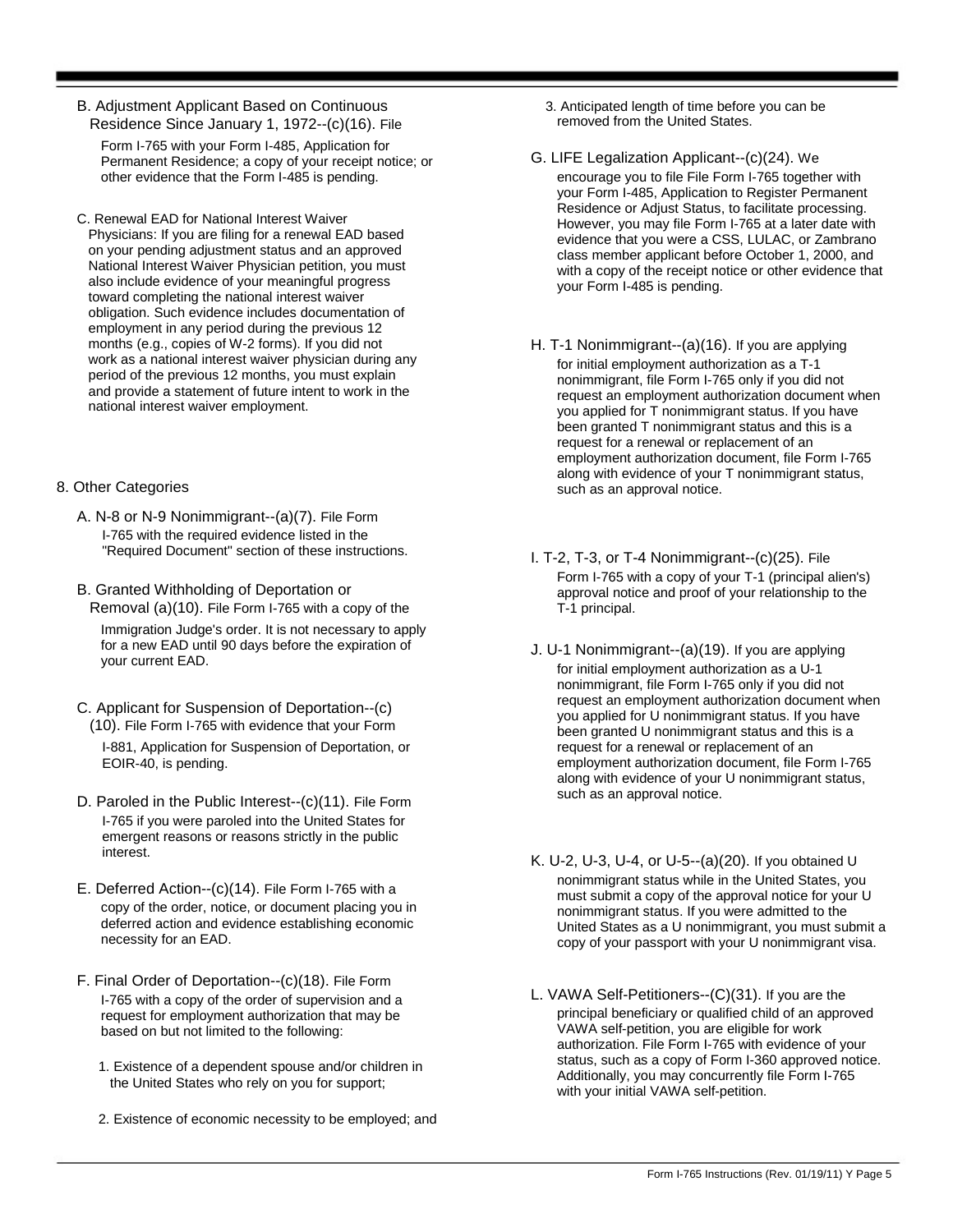# Required Documentation

All applications must be filed with the documents required below in addition to the particular evidence required for the category listed in "Who May File This Form I-765?" with fee, if required.

If you are required to show economic necessity for your category, submit a list of your assets, income, and expenses.

Assemble the documents in the following order:

- 1. Your application with the filing fee. See "What Is the Filing Fee?" for details.
- 2. If you are mailing your application to USCIS, you must also submit:
	- A. A copy of Form I-94, Arrival-Departure Record (front and back), if available. If you are filing Form I-765 under the(c) (9) category, Form I-94 is not required.
	- B. A copy of your last EAD (front and back). If no prior EAD has been issued, you must submit a copy of a Federal Government-issued identity document, such as a passport showing your picture, name, and date of birth; a birth certificate with photo ID; a visa issued by a foreign consulate; or a national ID document with photo and/or fingerprint. The identity document photocopy must clearly show the facial features of the applicant and the biographical information.
	- C. You must submit two identical color photographs of yourself taken within 30 days of filing your application. The photos must have a white to off-white background, be printed on thin paper with a glossy finish, and be unmounted and unretouched.

The passport-style photos must be 2" by 2". The photos must be in color with full face, frontal view on a white to off-white background. Head height should measure 1" to 1 3/8" from top to bottom of chin, and eye height is between 1 1/8" to 1 3/8" from bottom of photo. Your head must be bare unless you are wearing a headdress as required by a religious order of which you are a member. Using pencil or felt pen, lightly print your name and Alien Receipt Number on the back of the photo.

# Special Filing Instructions for Those With Pending Asylum Applications ((c)(8))

Asylum Applicant (with a pending asylum application) who filed for asylum on or after January 4, 1995. You must wait at least 150 days following the filling of your asylum claim before you are eligible to apply for an EAD.

Any delay in processing the asylum application that is caused by you, including unexcused failure to appear for fingerprinting and other biometric capture, will not be counted as part of that 150 days. If you fail to appear for your asylum interview or for a hearing before an immigration judge, you will be ineligible for an EAD. If you have received a recommended approval for a grant of asylum, you do not need to wait the 150 days and may apply for an EAD immediately upon receipt of your recommended approval. If you file Form I-765 early, it will be denied. File Form I-765 with:

- 1. A copy of the USCIS acknowledgement mailer which was mailed to you; or
- 2. Other evidence that your Form I-589 was filed with USCIS; or
- 3. Evidence that your Form I-589 was filed with an Immigration Judge at the Executive Office for Immigration Review (EOIR); or
- 4. Evidence that your asylum application remains under administrative or judicial review.

Asylum applicant (with a pending asylum application) who filed for asylum and for withholding of deportation prior to January 4, 1995, and is NOT in exclusion or deportation proceedings.

You may file Form I-765 at any time; however, it will only be granted if USCIS finds that your asylum application is not frivolous. File Form I-765 with:

- 1. A complete copy of your previously filed Form I-589;
- 2. A copy of your USCIS receipt notice; or
- 3. A copy of the USCIS acknowledgement mailer; or
- 4. Evidence that your Form I-589 was filed with EOIR; or
- 5. Evidence that your asylum application remains under administrative or judicial review; or
- 6. A copy of the USCIS acknowledgement mailer.

Asylum applicant (with a pending asylum application) who filed an initial request for asylum prior to January 4, 1995, and is IN exclusion or deportation proceedings. If you filed your Request for Asylum and Withholding of Deportation (Form I-589) prior to January 4, 1995, and you are IN exclusion or deportation proceedings, file your EAD application with:

- 1. A date-stamped copy of your previously filed Form I-589; or
- 2. A copy of Form I-221, Order to Show Cause and Notice of Hearing, or Form I-122, Notice to Applicant for Admission Detained for Hearing Before Immigration Judge; or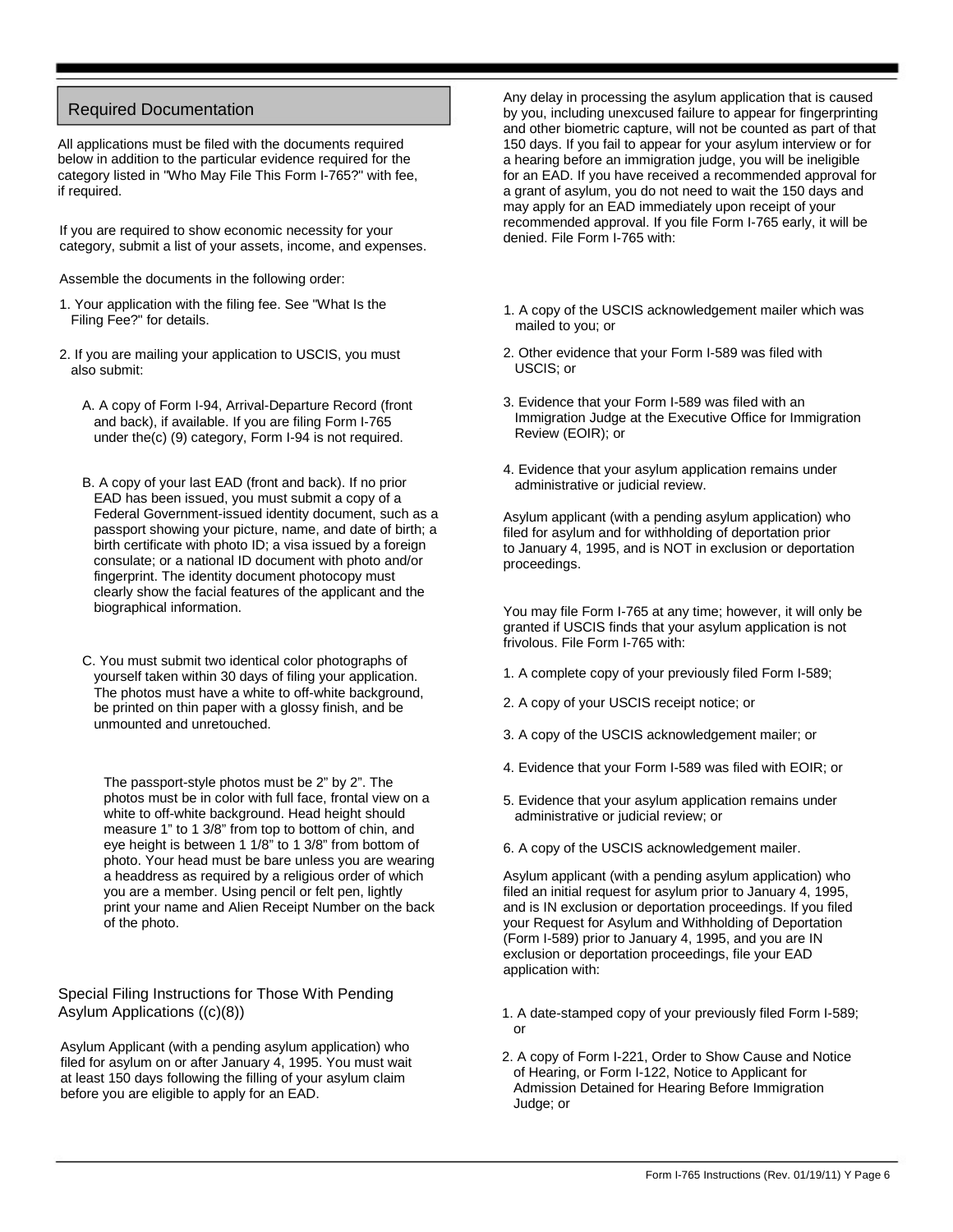- 3. A copy of EOIR-26, Notice of Appeal, date stamped by the Office of the Immigration Judge; or
- 4. A date-stamped copy of a petition for judicial review or for habeas corpus issued to the asylum applicant; or
- 5. Other evidence that you filed an asylum application with EOIR.

Asylum application under the ABC Settlement Agreement-- $(c)(8)$ . If you are a Salvadoran or Guatemalan national eligible for benefits under the ABC settle agreement, American Baptist Churches v. Thorn Supp. 976 (N.D. Cal. 1991), follow the instruction in this section when filing your Form I-765. You must have an asylum application (Form I-58 either with USCIS or with an Immigration Judge receive work authorization. Therefore, submit ev you have previously filed an asylum application submit Form I-765. You are not required to subn evidence when you apply, but it will help USCIS your request efficiently. If you are renewing or replacing your EAD, you r filing fee. Mark your application as follows: 1. Write "ABC" in the top right corner of your EA application. You must identify yourself as an A member if you are applying for an EAD under settlement agreement. 2. Write "(c)(8)" in Section 16 of the application. You are entitled to an EAD without regard to the your asylum claim. Your application for an EAD will be decided within 60 days if: (1) you pay the filing fee, (2) you have a complete pending asylum application on file, and (3) write "ABC" in the top right corner of your EAD application. If you do not pay the filing fee for an initial EAD request, your request may be denied if USCIS finds that your asylum application is frivolous. However, if you cannot pay the filing fee for an EAD, you may qualify for a fee waiver under 8 CFR 103.7(c). 1. Documentation, such as a marriage certificate establishing a legal marriage between you and the principal E-2C. Additionally, documentation such as divorce or death certificates establishing the termination of any prior marriages of you and your spouse. 2. Documentation establishing that you reside in the Commonwealth of the Northern Mariana Islands. 3. Documentation establishing that you have obtained E-2C status as a dependent. 4. Evidence that your spouse has obtained E-2C status. 5. A copy of your spouse's CNMI issued Long-Term Business Certificate or Foreign Investment Certificate. What Is the Filing Fee? e filing fee for Form I-765 is \$380. kceptions: Initial EAD: If this is your initial application and you are applying under one of the following categories, a filing fee is not required: 1. (a)(3) Refugee; 2. (a)(4) Paroled as Refugee; 3. (a)(5) Asylee; 4. (a)(7) N-8 or N-9 nonimmigrant; 5. (a)(8) Citizen of Micronesia, Marshall Islands, or Palau; 6. (a)(10) Granted Withholding of Deportation; 7. (a)(16) Victim of Severe Form of Trafficking (T-1); 8. (a)(19) U-1 Nonimmigrant; 9. (c)(1), (c)(4), or (c)(7) Dependent of certain foreign government, international organization, or NATO personnel; or 10. (c)(8) Applicant for asylum. (An applicant filing under the special ABC procedures must pay the fee.) Special Filing Instructions for Spouses of E-2 CNMI Investors  $((c)(12))$ . Spouses of certain principal E-2 CNMI Investors (E-2C) are eligible to seek employment in the CNMI. An EAD issued under this category is only valid for employment in the Commonwealth of Northern Mariana Islands (the CNMI). To determine if you are eligible for an EAD under this section, you must determine what type of investor certificate was issued by the CNMI to your spouse, the principal E-2 CNMI Investor. If your spouse was issued either a Long-Term Business Certificate or Foreign Investment Certificate, you may be eligible for an EAD under this category. If your These Instructions include a numbering system for documents to be included in the application (to the right) and the same numbering system for instructions (Left-hand column below), and again for a process (Next page.) Would this document benefit from a variety of numbering systems? Or, would that make the document even more complex?

11. (c)(31) VAWA Self-Petitioner.

spouse, the principal E-2 CNMI Investor, was issued a Foreign Retiree Investment Certification, you are not eligible to receive an EAD under this category.

File Form I-765 with: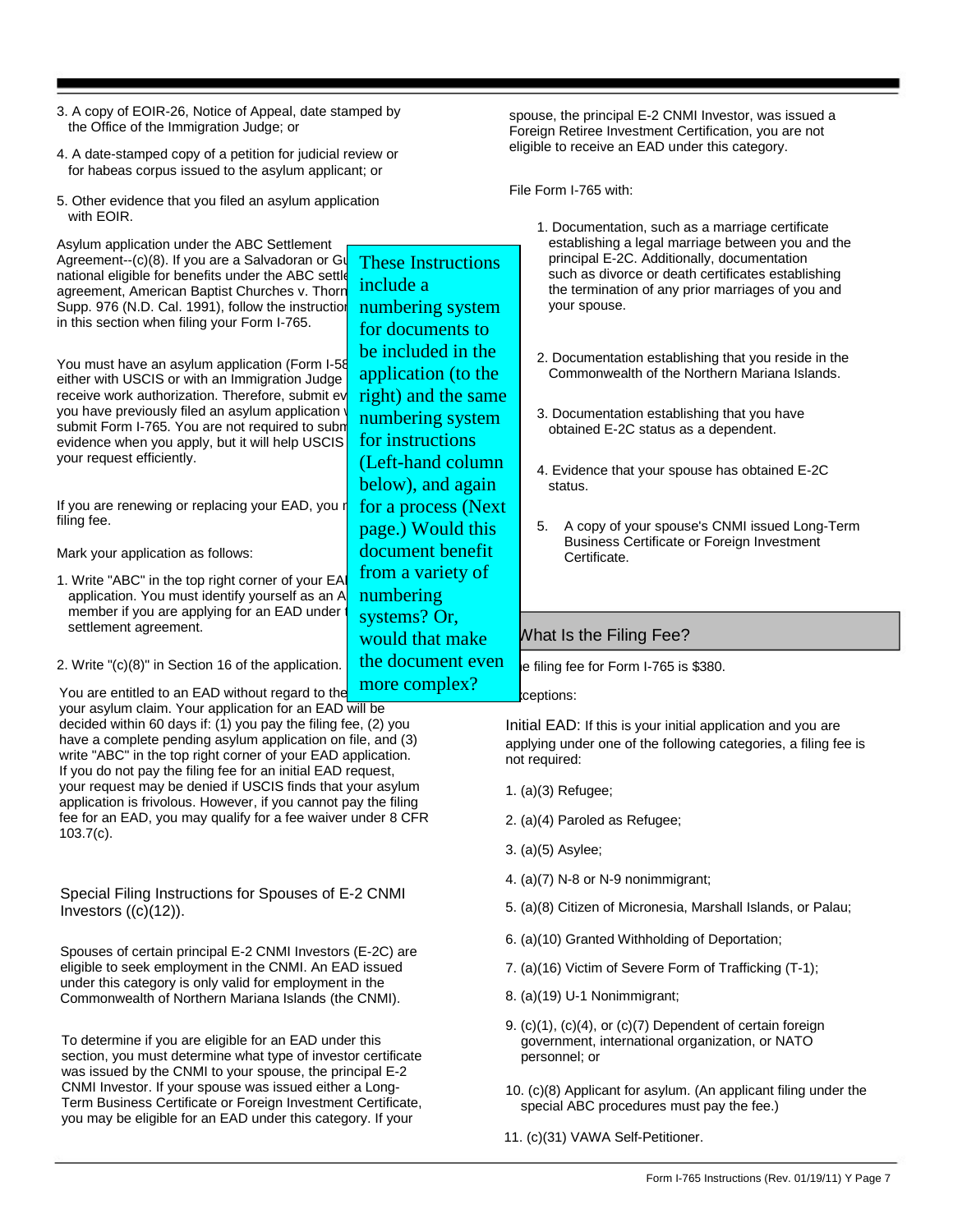Renewal EAD: If this is a renewal application and you are applying under one of the following categories, a filing fee is not required:

1. (a)(8) Citizen of Micronesia, Marshall Islands, or Palau;

2. (a)(10) Granted Withholding of Deportation;

| 2. (a)(10) Granted Withholding of Deportation:                                                                                                                                 |         |                                                                           | account information on it to electronically debit your account                                                                                                                                                                                      |
|--------------------------------------------------------------------------------------------------------------------------------------------------------------------------------|---------|---------------------------------------------------------------------------|-----------------------------------------------------------------------------------------------------------------------------------------------------------------------------------------------------------------------------------------------------|
| 3. $(c)(l)$ , $(c)(4)$ , or $(c)(7)$ Dependent of certai<br>government, international organization, or<br>personnel;                                                           |         | These instructions<br>have become so<br>complex that they                 | for the amount of the check. The debit from your account will<br>usually take 24 hours and will be shown on your regular<br>account statement.                                                                                                      |
| 4. (c)(9) or (c)(16) Adjustment applicant who<br>July 30, 2007.                                                                                                                |         | require a double<br>numbering system,                                     | You will not receive your original check back. We will<br>destroy your original check, but we will keep a copy of it. If                                                                                                                            |
| Replacement EAD: If this is your replace<br>and you are applying under one of the follow<br>filing fee is not required:                                                        |         | as at the left.<br>Would<br>immigrants, who                               | the EFT cannot be processed for technical reasons, you<br>authorize us to process the copy in place of your original<br>check. If the EFT cannot be completed because of insufficient<br>funds, we may try to make the transfer up to two times.    |
| 1. $(c)(l)$ , $(c)(4)$ , or $(c)(7)$ Dependent of certai<br>government, international organization, or<br>personnel.                                                           |         | are often L2<br>speakers find this<br>system                              | How to Check If the Fees Are Correct                                                                                                                                                                                                                |
| challenging?<br>NOTE: If you are requesting a replacement<br>$(c)(9)$ or $(c)(16)$ Adjustment applicant who applied after July<br>30, 2007, then the full filing fee will ber- |         |                                                                           | The form fee on this form is current as of the edition date<br>appearing in the lower right corner of this page. However,<br>because USCIS fees change periodically, you can verify if the<br>fees are correct by following one of the steps below: |
| biometrics fee is required.<br>Incorrect Card: No fee is required if yo<br>because the card issued to you was in                                                               |         | The list at the right<br>gives three methods for<br>confirming the amount | 1. Visit our Web site at www.uscis.gov, select "Check Filing<br>Fee," and check the appropriate fee;                                                                                                                                                |
| administrative error. However, if the e<br>USCIS, both application and biometric                                                                                               |         | of the filing fee.<br>(Highlighted on the                                 | 2. Review the Fee Schedule included in your form package, if<br>you called us to request the form; or                                                                                                                                               |
| You may be eligible for a fee waiver u                                                                                                                                         | right.) |                                                                           | 3. Telephone our National Customer Service Center at<br>1-800-375-5283 and ask for the fee information.                                                                                                                                             |
| Use the following guidelines when you prepare your check or<br>money order for the Form I-765 fee:                                                                             |         |                                                                           | Where to File?                                                                                                                                                                                                                                      |
| 1. The check or money order must be drawn on a bank or                                                                                                                         |         |                                                                           | E-Filing Form I-765: Certain Form I-765 filings may be                                                                                                                                                                                              |

- 1. The check or money order must be drawn on a bank or other financial institution located in the United States and must be payable in U.S. currency; and
- 2. Make the check or money order payable to U.S. Department of Homeland Security, unless:
	- A. If you live in Guam, make it payable to Treasurer, Guam.
	- B. If you live in the U.S. Virgin Islands, make it payable to Commissioner of Finance of the Virgin Islands.

NOTE: If you filed Form I-485, Application to Register Permanent Residence or Adjust Status, as of July 30, 2007, no fee is required to also file a request for employment authorization on Form I-765. You may file the I-765 concurrently with your I-485, or you may submit the I-765 at a later date. If you file Form I-765 separately, you must also submit a copy of your Form I-797C, Notice of Action, receipt as evidence of the filing of Form I-485 as of July 30, 2007.

at www.uscis.gov for a list of who is eligible to e-file this form and instructions.

electronically filed (e-filed) with USCIS. View our Web site

NOTE: Spell out U.S. Department of Homeland Security; do

Notice to Those Making Payment by Check. If you send us a check, it will be converted into an electronic funds transfer (EFT). This means we will copy your check and use the

not use the initials "USDHS" or "DHS."

Paper Filing of Form I-765:

Please note that the filing locations for the paper version of this form are subject to change. Read the instructions carefully to determine where you must send your paper application.

Replacement EAD with an error that is the fault of USCIS

If you are completing a Form I-765 for replacement of an EAD that contains an error caused by USCIS, you must submit this form, accompanied by the card containing the error to the Service Center or National Benefit Center that approved your last employment authorization request. Please do not submit these applications to a Lockbox facility.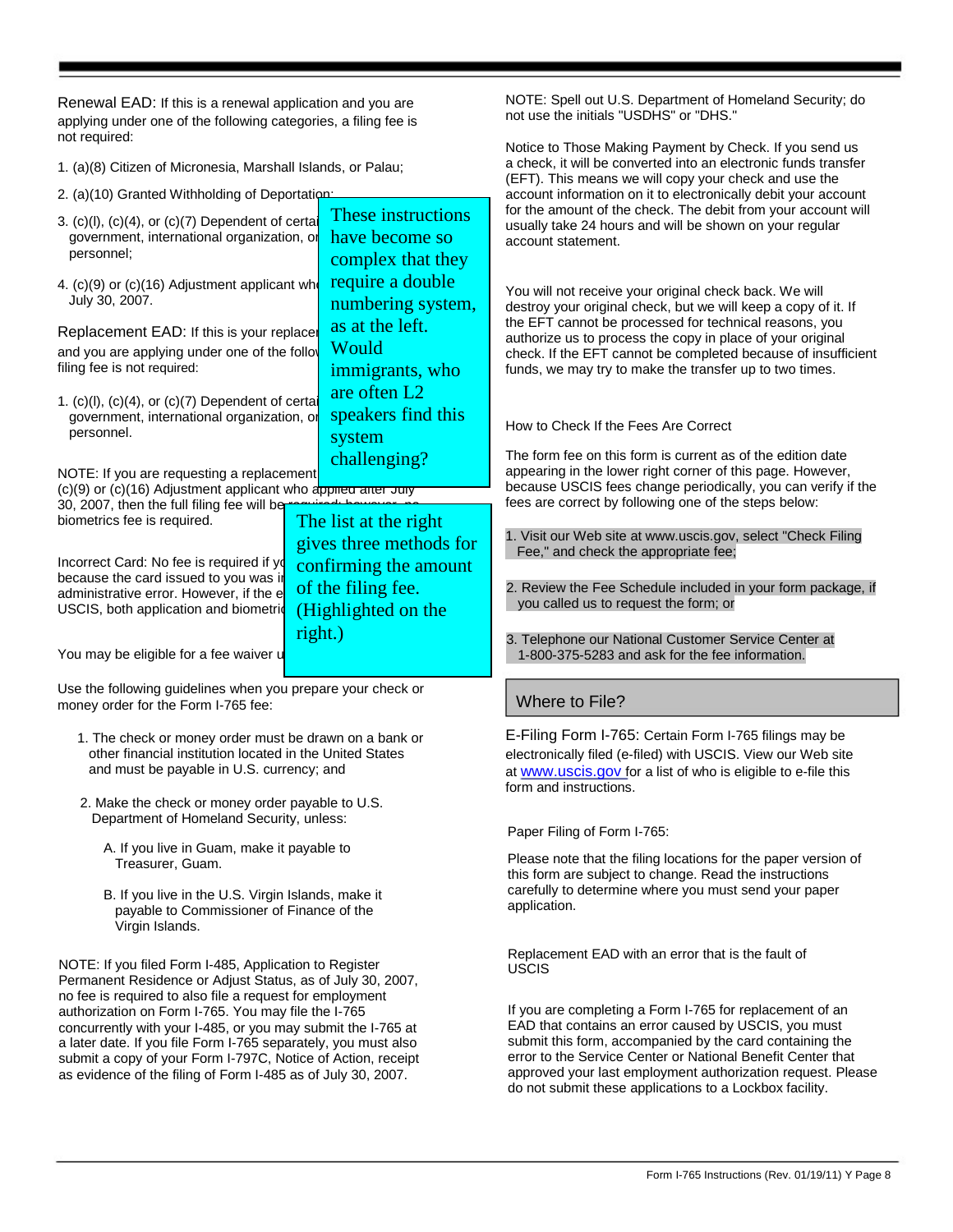If your response to Question 16 is (a)(11), Deferred Enforced Departure (DED), mail your application according to the most recent Federal Register notice for your particular country's DED order. Please also check the most recent Federal Register notice regarding DED for your country for additional EAD filing instructions that may apply in your case.

File at the USCIS Vermont Service Center if your response to Question 16 is:

(a)(16), T-1 nonimmigrant victim of trafficking, or

(a)(19) U-1 nonimmigrant, or

(a)(20), U-2, U-3, U-4, or U-5 nonimmigrant immediate family member of a U-1 victim of criminal activity, or

(c)(9), an alien with a pending or approved VAWA selfpetition and you have a pending Form I-485 that was filed with the Vermont Service Center based on this petition.

(c)(9), a T or U nonimmigrant and you have a pending Form I-485 that was filed with the Vermont Service Center based on this status.

(c)(14), an alien who has been granted deferred action as a surviving spouse or qualified child, or based on an approved Form I-360 filed for a battered or abused spouse or child, or

(c)(25), T-2, T-3, T-4, or T-5 nonimmigrant, immediate family member of a T-1 victim of severe form of trafficking in persons.

### USCIS Vermont Service Center

USCIS Vermont Service Center Attn: I-765 75 Lower Welden St. St. Albans, VT 05479-0001

If your response to Question 16 is:

(a)(12) or (c)(19) and you have already filed Form I-821, Application for Temporary Protected Status (TPS), you must include a copy of Form I-797C Notice of Action, showing that your initial Form I-821 was accepted or approved. File your Form I-765 according to the instructions in the Federal Register Notice for your particular country's TPS designation.

Review the options on this page. Do you find these easy to follow? Do you think a flow chart would improve this list? How would you design a flow chart to improve readability for these options?

(a)(12) or (c)(19) and you are initially filing or reregistering for TPS you must file Form I-765 with Form I-821 according to the instructions in the Federal Register Notice for your particular country's TPS designation. This includes an application for a lost, stolen, or mutilated EAD.

File at the USCIS Chicago Lockbox facility if your response to Question 16 is:

(a)(10), an alien granted withholding of deportation or removal; or

(c)(9) AND you filed your Form I-485 with the USCIS Chicago Lockbox facility, and your Receipt Number begins with "MSC." You must include a copy of the I-797C, Notice of Action, which shows your Form I-485 was accepted; or

(c)(10) AND you are not eligible to apply for NACARA 203 relief with USCIS, but you are eligible for other deportation or removal relief; or

(c)(11), an alien paroled into the United States temporarily for emergency reasons, or reasons deemed strictly in the public interest; or

(c)(14), an alien who has been granted deferred action, with the exception of those categories filed at the USCIS Vermont Service Center; or

(c)(16), an alien who has filed an application for creation of record of lawful admission for permanent residence; or

(c)(18), an alien against whom a final order of deportation or removal exists and who is released on an order of supervision.

Mail to the address below:

USCIS Chicago Lockbox

For U.S. Postal Service:

USCIS P.O. Box 805887 Chicago, IL 60680-4120

For Express mail and courier deliveries:

USCIS Attn: FBAS 131 South Dearborn-3rd Floor Chicago, IL 60603-5517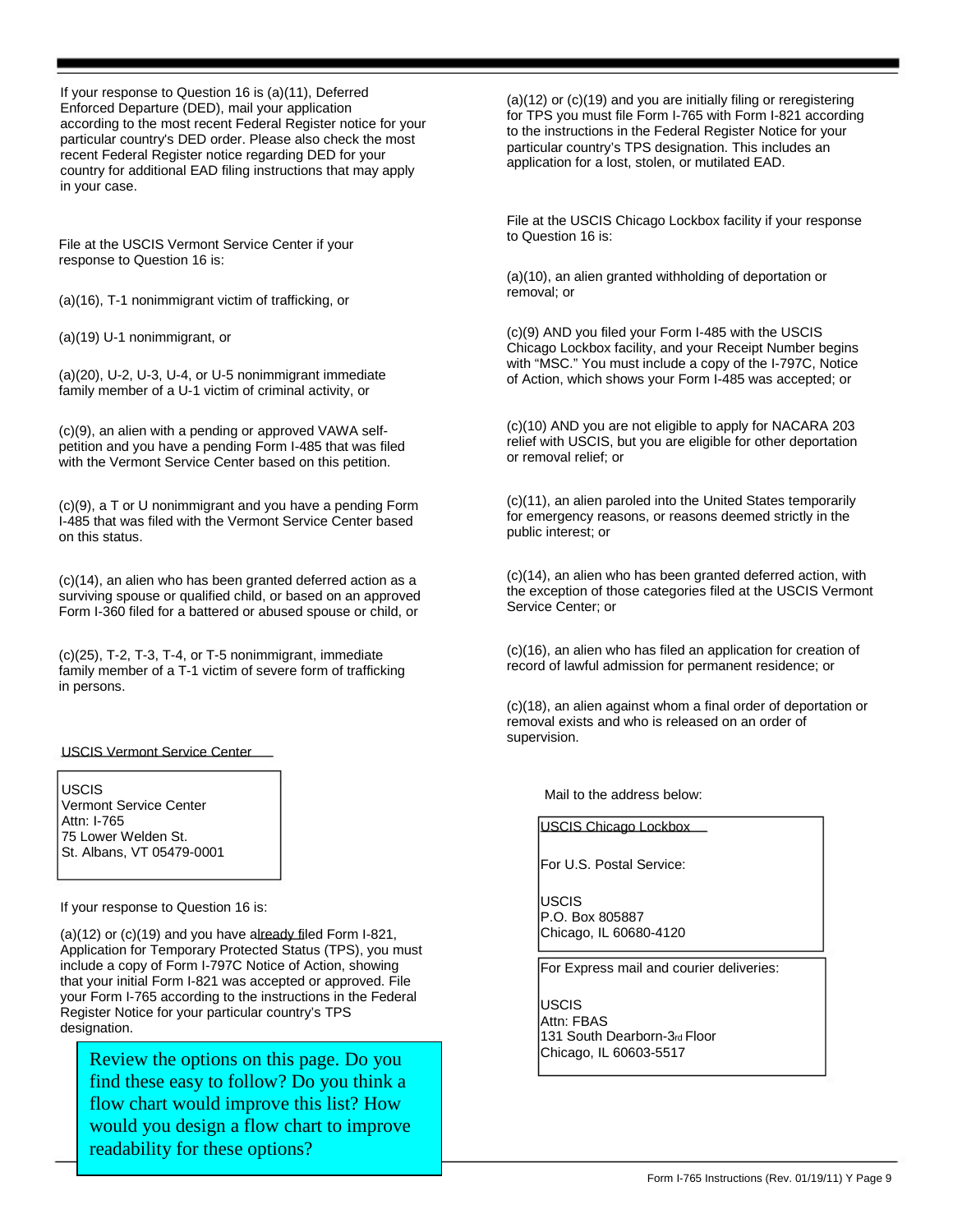If your response to Question 16 is:

(a)(14), an alien granted family unity benefits under Section 1504 of the LIFE Act, or

(a)(15), any alien in V nonimmigrant status, or

(c) (22), if you have a pending I-687 (Legalization application) or if you filed a completed Legalization application pursuant to Section 245A of the Act (and Section 245(a) 8 Code of Federal Regulations), or

(c)(24), an alien who has filed for adjustment of status under Section 1104 of the LIFE Act.

Mail to the address below:

USCIS Chicago Lockbox

For U.S. Postal Service:

USCIS P.O. Box 7219 Chicago, IL 60680-7219

For Express Mail and courier service:

USCIS Attn: VKL 131 South Dearborn- 3rd Floor Chicago, IL 60603-7219

If your response to Question 16 is:

(c)(1), alien spouse or unmarried dependent child, son, or daughter of a foreign government official,

(c)(4), eligible dependent of a G-1, G-3, or G-4 nonimmigrant, or

(c)(7), Dependent of a NATO 1 through NATO 7

Submit your application through your principal's sponsoring organization and your application will be reviewed and forwarded by DOS, USUN, or NATO/SACLANT to the Nebraska Service Center following certification of your eligibility for an employment authorization document.

If your response to Question 16 is (c)(12), Spouse of an E-2 CNMI Investor,

For U.S. Postal Service, mail your application to:

USCIS California Service Center ATTN: E-2C I-765 P.O. Box 10698 Laguna Niguel, CA 92607-1098

For Express mail and courier deliveries, mail your application to:

### USCIS

California Service Center ATTN: E-2C I-765 24000 Avila Road 2d Floor Room 2312 Laguna Niguel, CA 92677

For all other Form I-765s, file at the USCIS Phoenix or Dallas Lockbox facilities based on where you live. See chart below.

NOTE: If you are filing Form I-765 together with Form I-485, mail your applications to the address you will use to file the Form I-485.

If you are filing Form I-765 alone because you have already filed Form I-485 and it is pending, file your application at the USCIS Phoenix or Dallas Lockbox facilities based on where you live. You must include a copy of the I-797C, Notice of Action showing that your application was accepted.

### USCIS Phoenix or Dallas Lockbox

| If you live in :                                                                                                                                                                                                                                                                                                                     | File your application at:                                                                                                                                 |
|--------------------------------------------------------------------------------------------------------------------------------------------------------------------------------------------------------------------------------------------------------------------------------------------------------------------------------------|-----------------------------------------------------------------------------------------------------------------------------------------------------------|
| Alaska, Arizona,<br>California, Colorado,<br>Guam, Hawaii, Idaho,<br>Illinois, Indiana, Iowa,<br>Kansas, Michigan,<br>Minnesota, Missouri,<br>Montana, Nebraska,<br>Nevada. North Dakota.<br>Ohio, Oregon, South<br>Dakota, Utah,<br>Washington, Wisconsin,<br>Wyoming, or Commonwealth<br>of the Northern Mariana<br><b>Islands</b> | <b>USCIS Phoenix Lockbox</b><br>For U.S. Postal Service (USPS)<br>deliveries:<br><b>USCIS</b><br>PO Box 21281<br>Phoenix, AZ 85036                        |
|                                                                                                                                                                                                                                                                                                                                      | For Express mail and courier service<br>deliveries:                                                                                                       |
|                                                                                                                                                                                                                                                                                                                                      | <b>USCIS</b><br>Attn: AOS<br>1820 E. Skyharbor Circle S<br>Suite 100<br>Phoenix, AZ 85034                                                                 |
| Alabama, Arkansas,<br>Connecticut, Delaware,<br>District of Columbia.<br>Florida, Georgia,<br>Kentucky, Louisiana,<br>Maine, Maryland,<br>Massachusetts,<br>Mississippi, New                                                                                                                                                         | <b>USCIS Dallas Lockbox</b><br>For U.S. Postal Service (USPS)<br>Deliveries:<br><b>USCIS</b><br>PO Box 660867<br>Dallas, TX 75266                         |
| Hampshire, New<br>Jersey, New Mexico,<br>New York, North<br>Carolina, Pennsylvania,<br>Puerto Rico, Rhode<br>Island. South Carolina.<br>Oklahoma, Tennessee,<br>Texas, Vermont,<br>Virginia, U.S. Virgin<br>Islands, or West<br>Virginia                                                                                             | For Express mail and courier service<br>deliveries:<br><b>USCIS</b><br>Attn: AOS<br>2501 S. State Hwy. 121, Business<br>Suite 400<br>Lewisville, TX 75067 |
|                                                                                                                                                                                                                                                                                                                                      |                                                                                                                                                           |